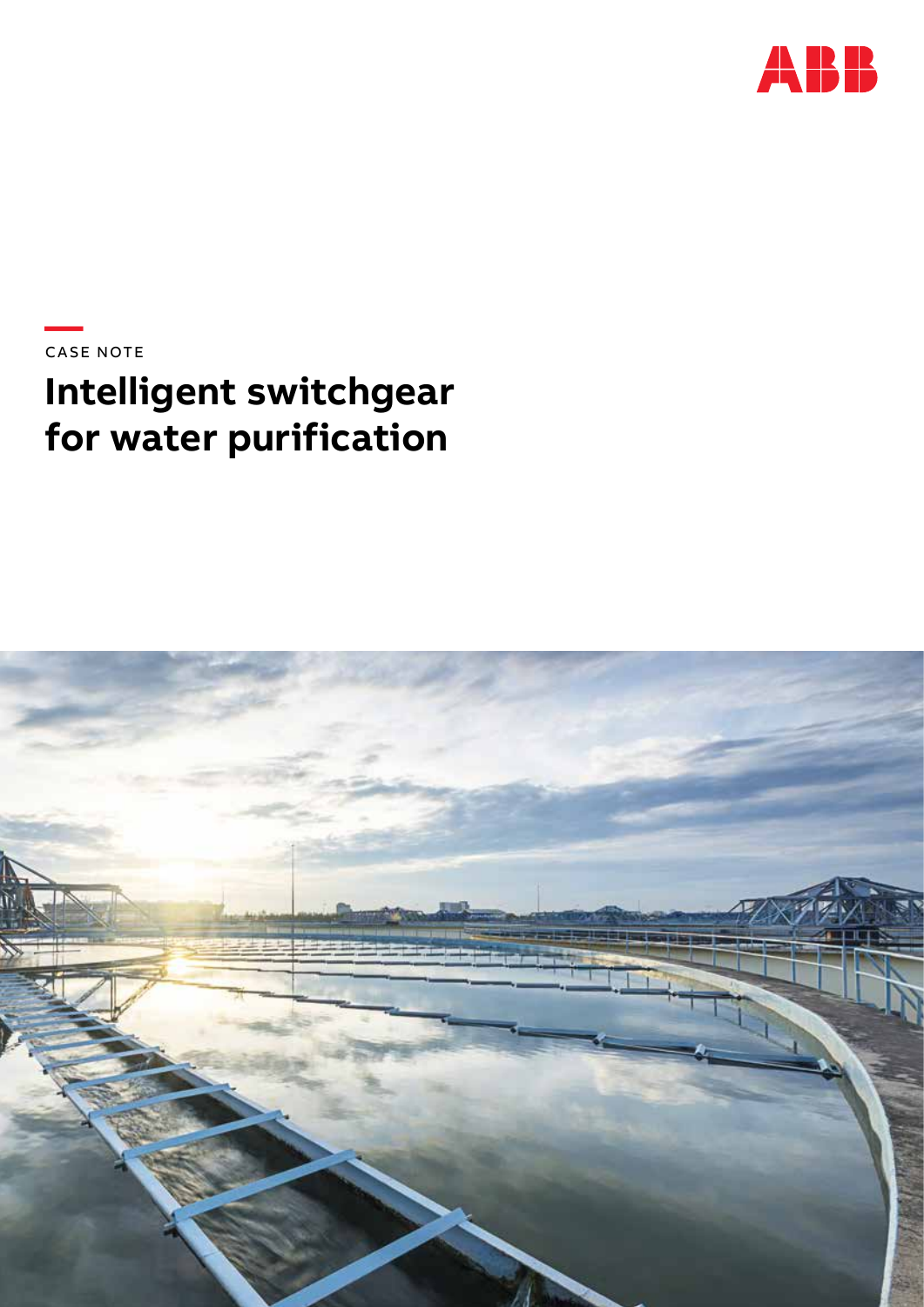# **Intelligent switchgear for water purification**

— 01 The numerous high-tech components involved in the intelligent switchgear assembly.

Cutting-edge SACE Tmax XT molded-case circuit-breakers, an emerging presence in switchgear solutions for water purification installations, guaranteeing high performance, reliability and precise cloud-based management and monitoring.



**—**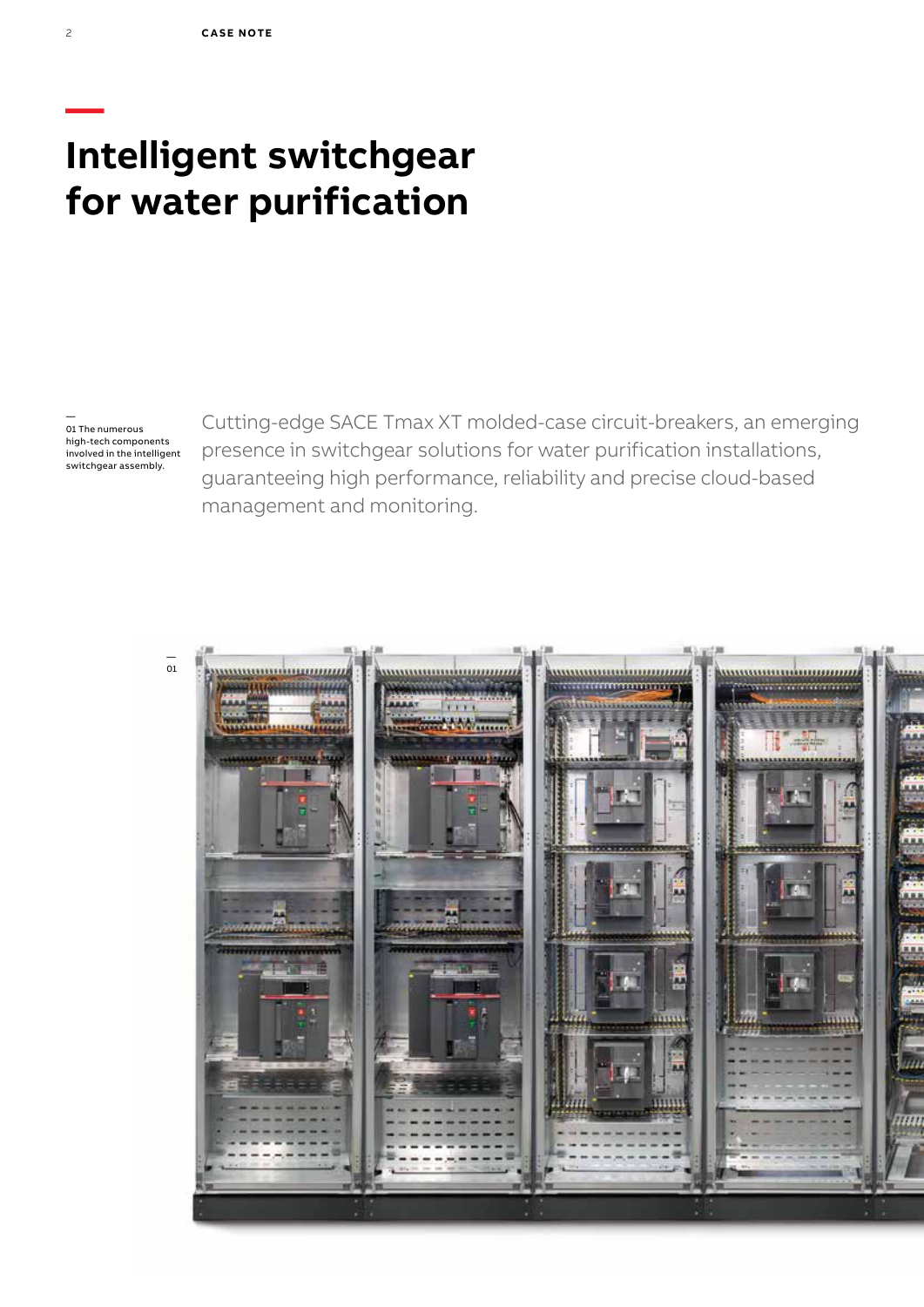The expansion of a cooperative purification plant in Northern Italy is a momentous project that is fundamental for the protection of water quality in the rivers and lakes of one of the most industrialized areas of the Po Valley. This purification plant will treat wastewater from 26 municipalities belonging to two different provinces, servicing the needs of a basin with over 90,000 inhabitants.

The 'brain' of the electrical system that will manage the purification plant is a switchgear assembly that handles a complex system of tanks, pumps, mixers and compressors; it will allow, among other things, a convenient and detailed monitoring of the system and its components, as well as remote management via computer, tablet or smartphone.

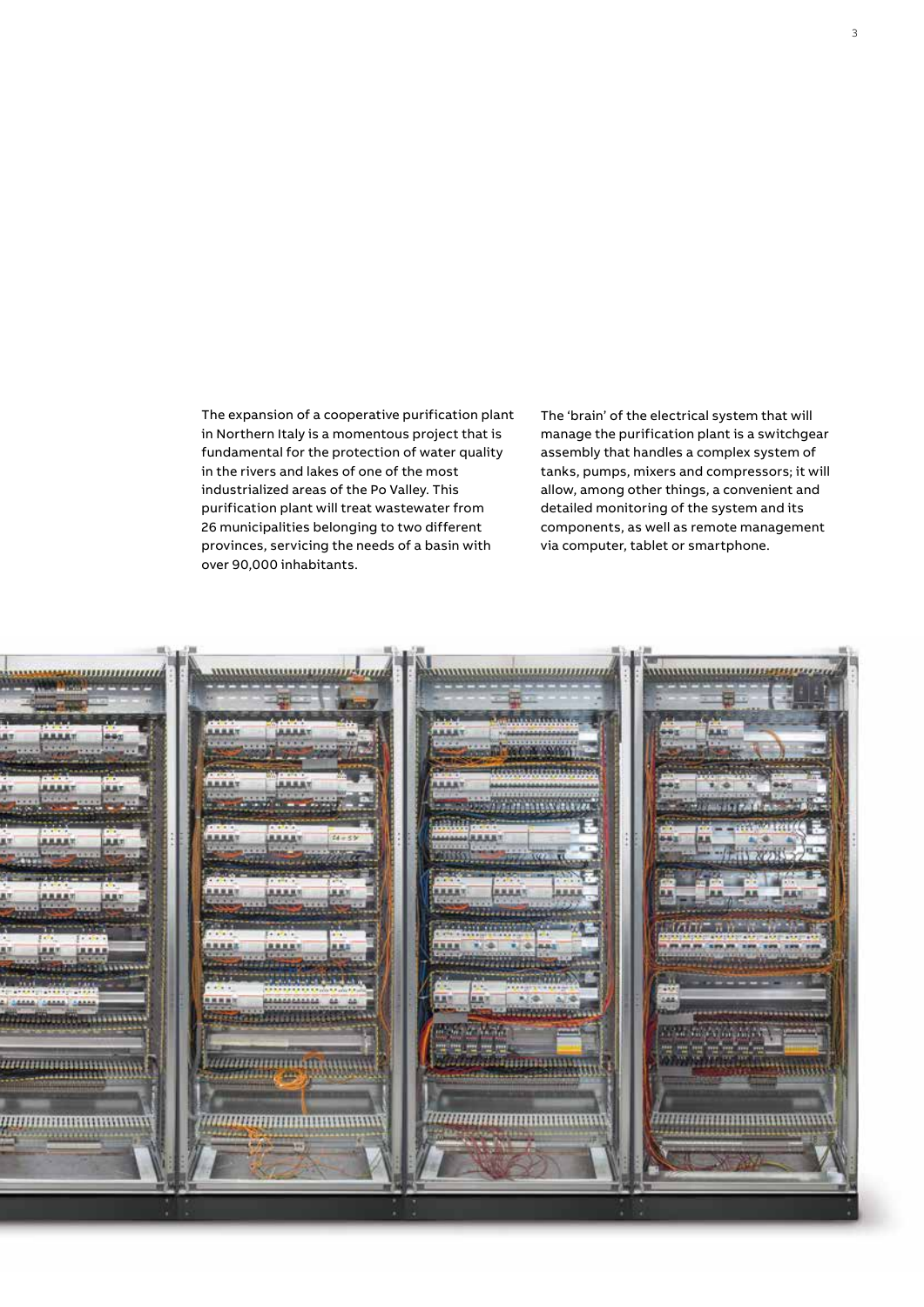# **— Compact and easy to assemble**



— 01 Switchgear assembly on the premises of CS Elettronica Industriale.

The switchgear was commissioned to CS Elettrotecnica Industriale, a company from Brescia belonging to the Cablesteel Group, which boasts thirty years of experience in the design and construction of electrical installations and switchgear in the industrial, civil, commercial, alternative energy and water purification sectors. Fully certified with UNI EN ISO 9001: 2015, it has been operating in the sector since 1977 and is specialized in the production of power and control switchgear, on-board machine installations, control and management logics, and transformer cabins.

CS Elettrotecnica Industriale has found the perfect partner in ABB, an industry leader with an extensive technological offering, proven track record and the most innovative products, which creates solutions that meet the most demanding standards and highest levels of reliability. All of the components making up the intelligent switchgear are 'made in ABB,', including the enclosure structure, designed for System pro E power line distribution switchboards, and prized for its compactness and ease of assembly.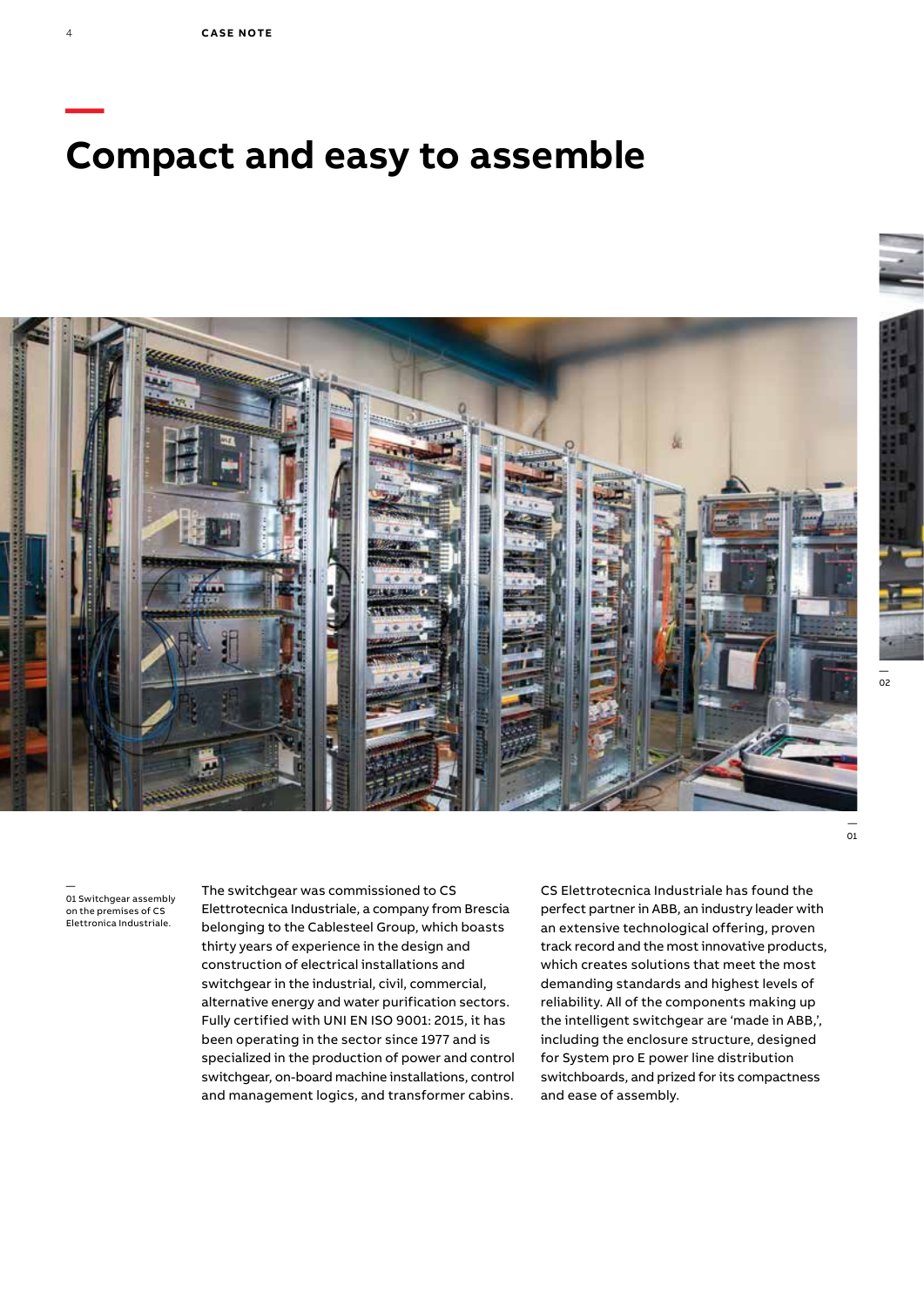



— 03

 — 02 The compactness of SACE Tmax XT molded-case circuitbreaker and the new Ekip Touch modules allows easy assembly.

— 03 The new Sace Tmax XT molded-case circuit-breaker.

Particularly noteworthy is the presence of the brand new SACE Tmax XT molded-case circuit-breakers in sizes XT2 to XT7, the first installed in Italy, and SACE Emax 2 air circuit-breakers equipped with Ekip Touch protection trip units with embedded measuring functions, allowing remote monitoring of the main electrical volumes for efficient system management.

The latest generation of SACE Tmax XT moldedcase circuit-breakers are the result of a complete revamp of the product line, guaranteeing improved performance and ease of installation. No details were left out in this comprehensive redesign of the entire production chain – from materials through to assembly processes – resulting in enhanced quality in all sizes from XT1 to XT7 and further improvements in safety. Moreover, with the new

Ekip series electronic trip units, operators can take full advantage of digital communication with the cloud, guaranteed by the ABB Ability™ Electrical Distribution Control System (EDCS) platform.

The embedded metering functions of the new Ekip Touch electronic trip units allow you to measure power and energy with Class 1 accuracy, thus avoiding the use of additional devices and at the same time reducing costs, space and installation time.

The Ekip Touch trip units guarantee Class 0.5 accuracy for voltage and current measurements and Class 1 accuracy for power and energy measurements, both in compliance with and certified to the IEC 61557-12 Standard.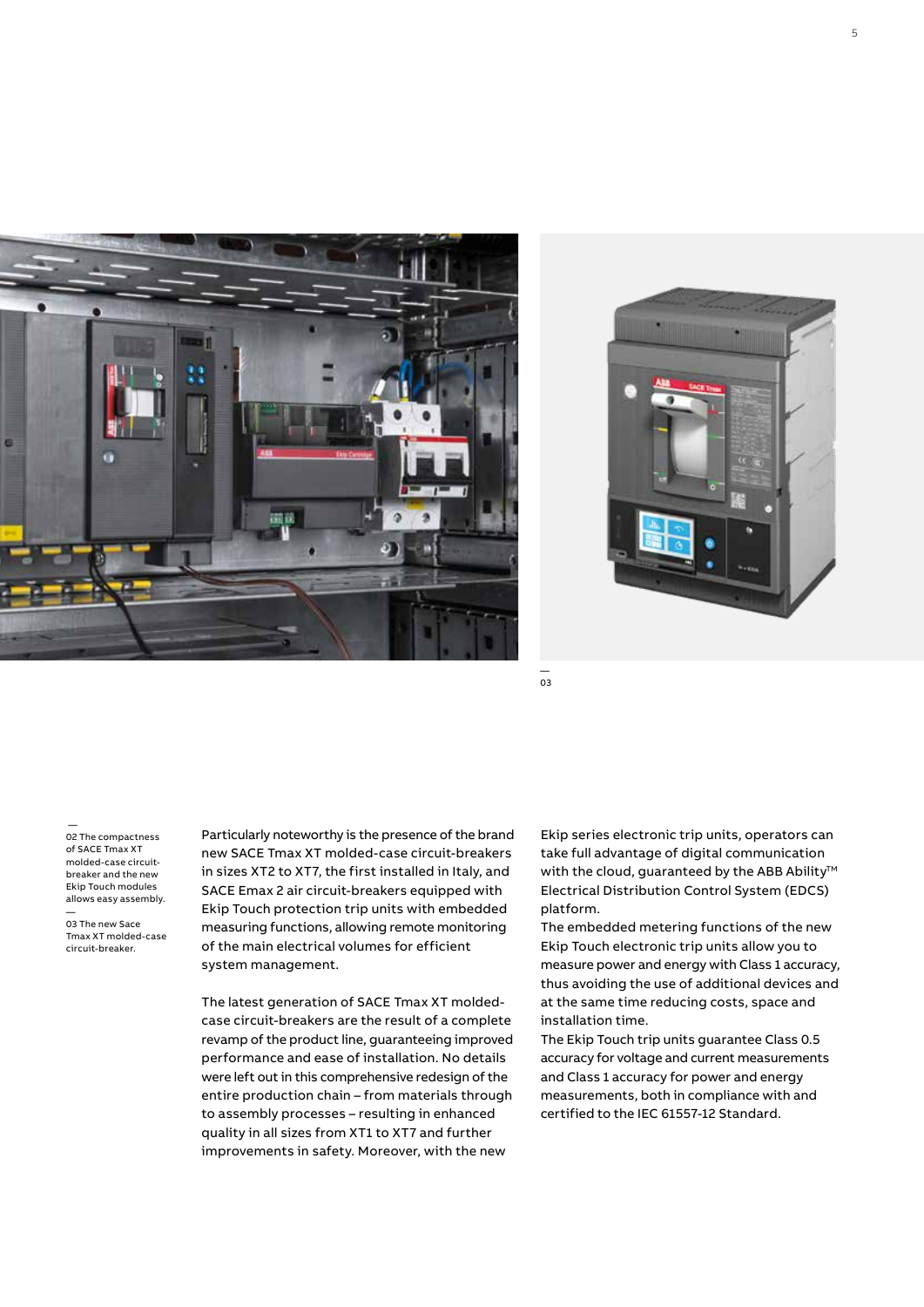**—**

# **Remote monitoring and supervision**

Another advantage offered by the SACE Tmax XT product line is the perfect integration into any automation and energy management system in order to improve productivity, guarantee efficient consumption and allow remote maintenance.

In fact, Sace Tmax XT circuit-breakers can be equipped with communication modules capable of communicating via the Modbus, Profibus and DeviceNet™ protocols, as well as with the latest Modbus TCP, Profinet and EtherNet/IP™ protocols. For CS Elettronica, taking advantage of the EtherNet/IP™ protocol was a massive plus, as it allows a rapid configuration of the entire system without the need to add external converters, thus increasing the overall reliability of the solution.

Furthermore, the board is equipped with the CMS700 modular system, which enables precise and thorough monitoring of the energy consumption for each individual user. These units are flanked by the M4M network analyzers which offer advanced analysis functionalities and allow real-time measurement and analysis of electrical volume parameters.

The Ekip series electronic trip units, the CMS700 monitoring system and the M4M network analyzers are the distinctive advantages of the ABB offer, and are essential for achieving precise and in-depth monitoring and remote control of the electrical installation. Such features are in growing demand, and are consistent with the digitization process that is revolutionizing electrical plant engineering.

Of course, the advanced technology and high quality of the products were not the only reasons that led CS Elettrotecnica Industriale to partner with ABB. A key component of the partnership was the excellent relationship established by the agency Tecnoelle Srl that worked on this project in close collaboration with ABB personnel.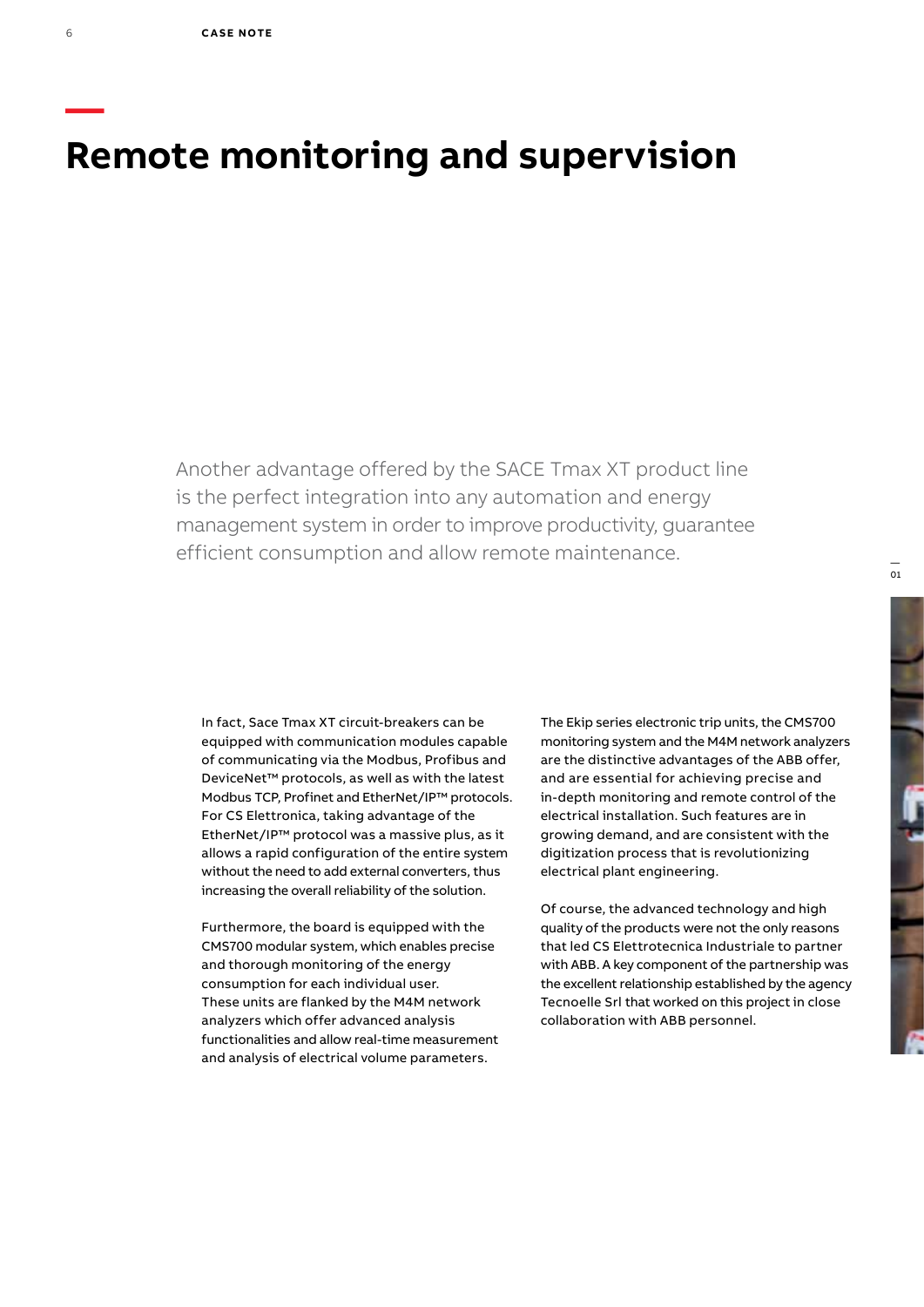





— 01 The new CMS-700 control unit for monitoring energy consumption.

— 02 The ABB Ability™ EDCS platform offers installation monitoring and control, even remotely via smartphone, tablet or PC.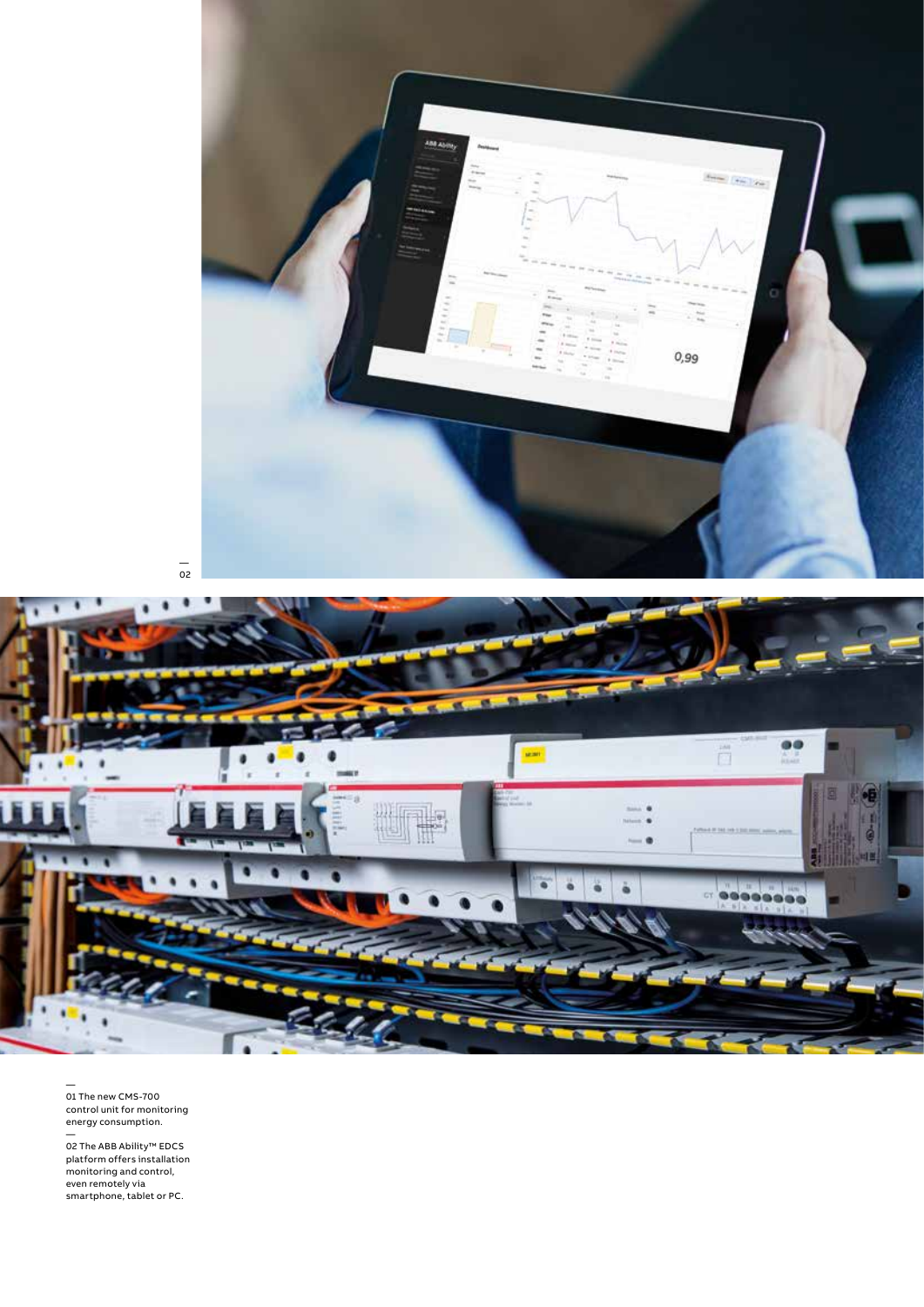# **State-of-the-art components**



**System pro E power** 

**—**

An innovative solution for main distribution boards up to 6300A with short-circuit current up to 120kA, meeting even the most demanding system requirements, whatever the type of installation, the level of protection required or the electrical and mechanical characteristics. The System pro E power switchboard range offers a complete solution for the distribution of electricity across infrastructures and industries, in accordance with applicable regulations. Typical fields of application include airports, subways, hospitals, industrial, educational and residential complexes, ports, tunnels, railways, and theaters. The System pro E power solution also guarantees full synergy with all ABB devices (such as miniature circuit-breakers, Tmax T and XT series molded-case circuit-breakers, SACE Emax 2 series air circuit-breakers), together with maximum ease of assembly and wiring.



**—**

# **SACE Tmax XT molded-case circuit-breakers**

The new series of SACE Tmax XT molded-case circuit-breakers has been designed to optimize data and connectivity, and to enhance ease of use and installation, performance and protection, and safety and reliability. The new product line offers better performance, greater protection and more precise measurements than equivalent units. The circuit-breakers are available in seven sizes, ranging from 160 to 1600A.

SACE Tmax XT set the standards for modern installation management. Remote information on access, monitoring and control anywhere and at any time.

Easy selection of accessories and intuitive design pave the way for ultra-fast updates, even with the most demanding installations. Furthermore, as operational requirements evolve, customers can download new functions from the ABB Ability Marketplace™, choosing among more than fifty different protection, metering and automation functions.



## **SACE Emax 2 and Ekip Power Controller**

**—**

SACE Emax 2 air circuit-breakers up to 6300 A are designed for increased ease of use, safety and efficiency. They are the only switches able to protect electrical circuits while reducing energy consumption in line with the user's needs. These circuit-breakers are equipped with a protective trip unit and an integrated Ekip Power Controller that evaluates energy consumption through built-in multimeters measuring voltage, power and current; this load management results in reduced consumption of up to 20%. SACE Emax 2 air circuit-breakers combine high performance and compact dimensions, and can be completely integrated into the smart grids of buildings and industrial plants, thus allowing up to 30% time savings at the wiring stage.

**—**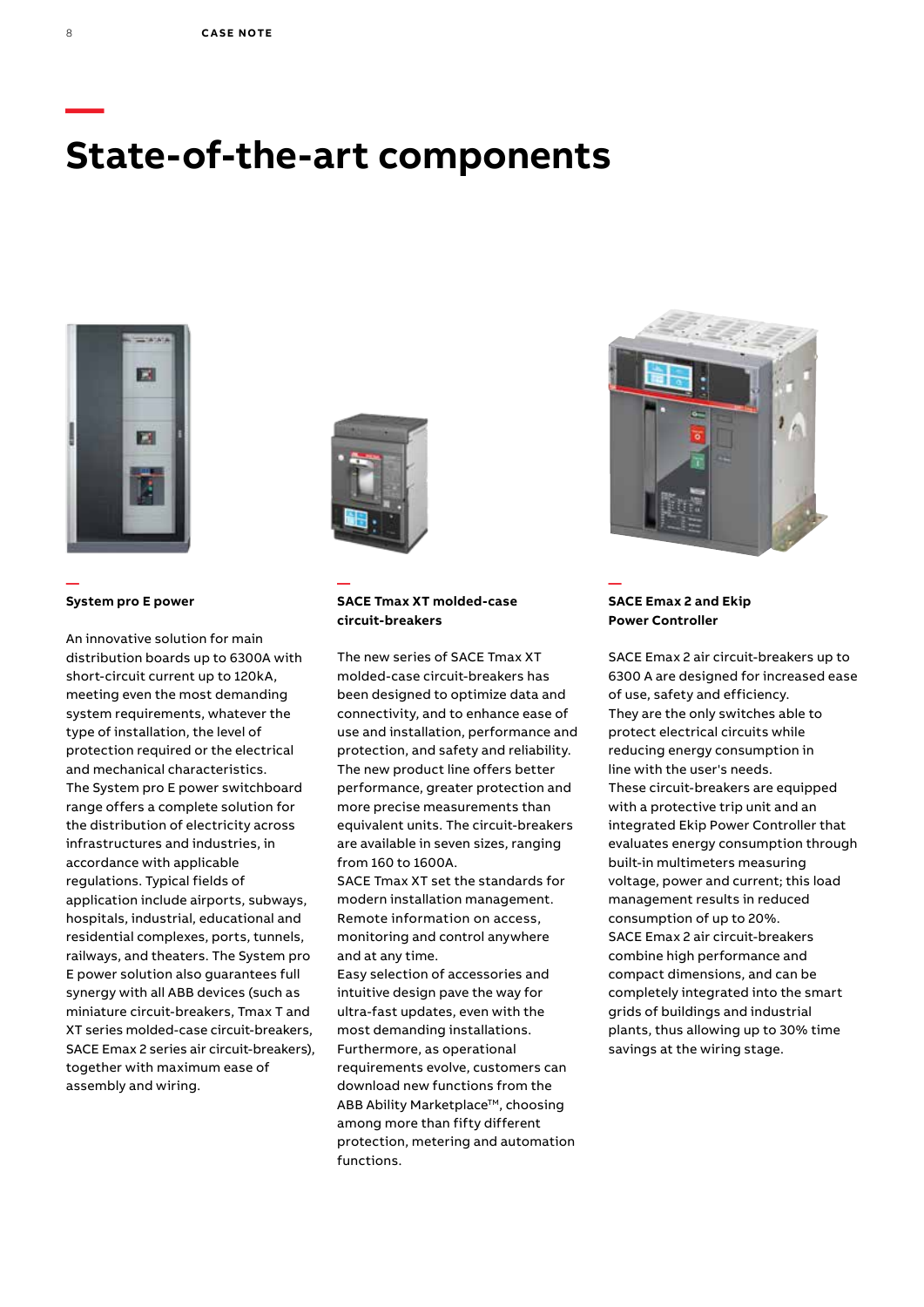



**—**

# **ABB Ability™ Electrical Distribution Control System**

**—**

ABB Ability™ Electrical Distribution Control System (EDCS) is a cloud platform that records, optimizes and analyzes the flow of energy within the energy supply system. Thanks to the cloud architecture developed together with Microsoft®, the system is accessible anywhere and at any time, thus ensuring the highest level of reliability and security. Through a web app interface, ABB Ability™ EDCS supports users around the clock in their monitoring, optimization and control activities via smartphone, tablet or PC. ABB Ability™ EDCS also offers multi-user access and the ability to compare performance simultaneously across multiple systems.

In addition, the option to create profiles offers users a personalized experience based on the individual access levels required.

### **CMS-700 Circuit Monitoring System**

The new CMS-700 Circuit Monitoring System control unit is an alternating current (AC) and direct current (DC) multichannel measurement system comprised of a control unit and an array of sensors, which enables easy monitoring of the individual lines of an installation.

CMS-700 allows detailed monitoring of energy consumption by managing up to 96 sensors.

This easy-to-install, versatile and efficient solution can be inserted into already wired panels.

Through the integrated web server, the CMS-700 control unit permits easy access to data collection, analysis and download in order to optimize energy efficiency and energy management within the installation.

All CMS-700 central units may be queried remotely through a variety of communication protocols.



**—**

#### **M4M network analyzer**

The M4M network analyzer range provides accurate real-time monitoring of the power quality key performance indicators to enhance reactivity to the events on the electrical system, helping to avoid any operational impact and uncoordinated maintenance. Available in two families, M4M 20 and M4M 30, ensure Class 0,5 accuracy according to IEC 61557-12 and IEC 62053-22 Standards, representing the perfect choice for submetering inside sub-distribution boards and power quality monitoring in main distribution boards and power centers.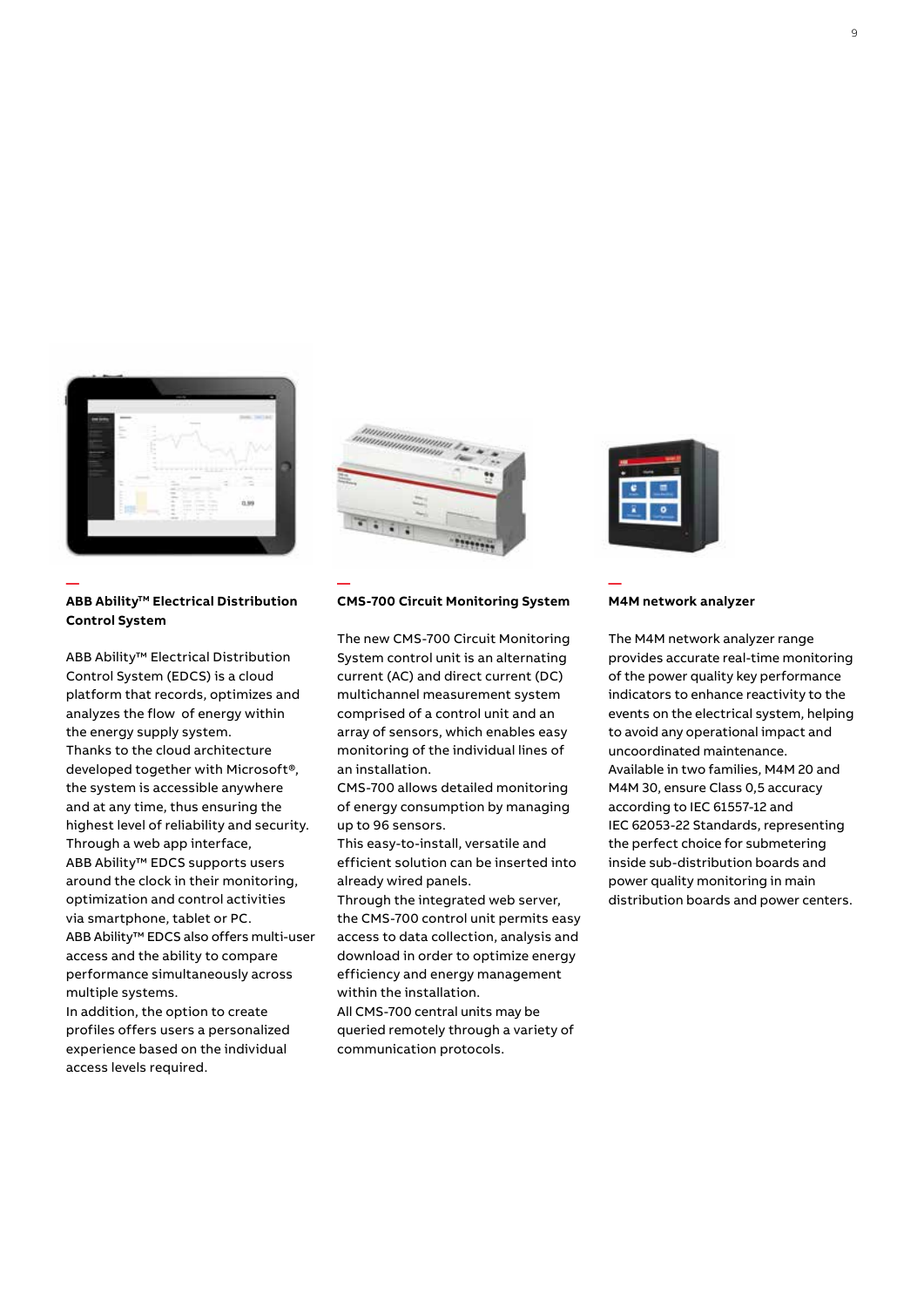# **Quality and skill for the Customer**



—<br>01

As CS Elettrotecnica Industriale underlines: "finding a technically and commercially competent partner with whom we can discuss the new functions, characteristics and unique features of the product, while simultaneously evaluating the economic advantages for the customer and the most convenient choices, has made it possible to consolidate a relationship founded on mutual trust. ABB convinced us because it was able to provide the functionalities requested by our customer together with a comprehensive service of assistance and technical support, thus ensuring an economic advantage over other competing offers." A clear example of how the 'human factor', the

professionalism and the ability to listen to the customer, combined with product quality and a cutting-edge offer, are always a guarantee of success.

**—**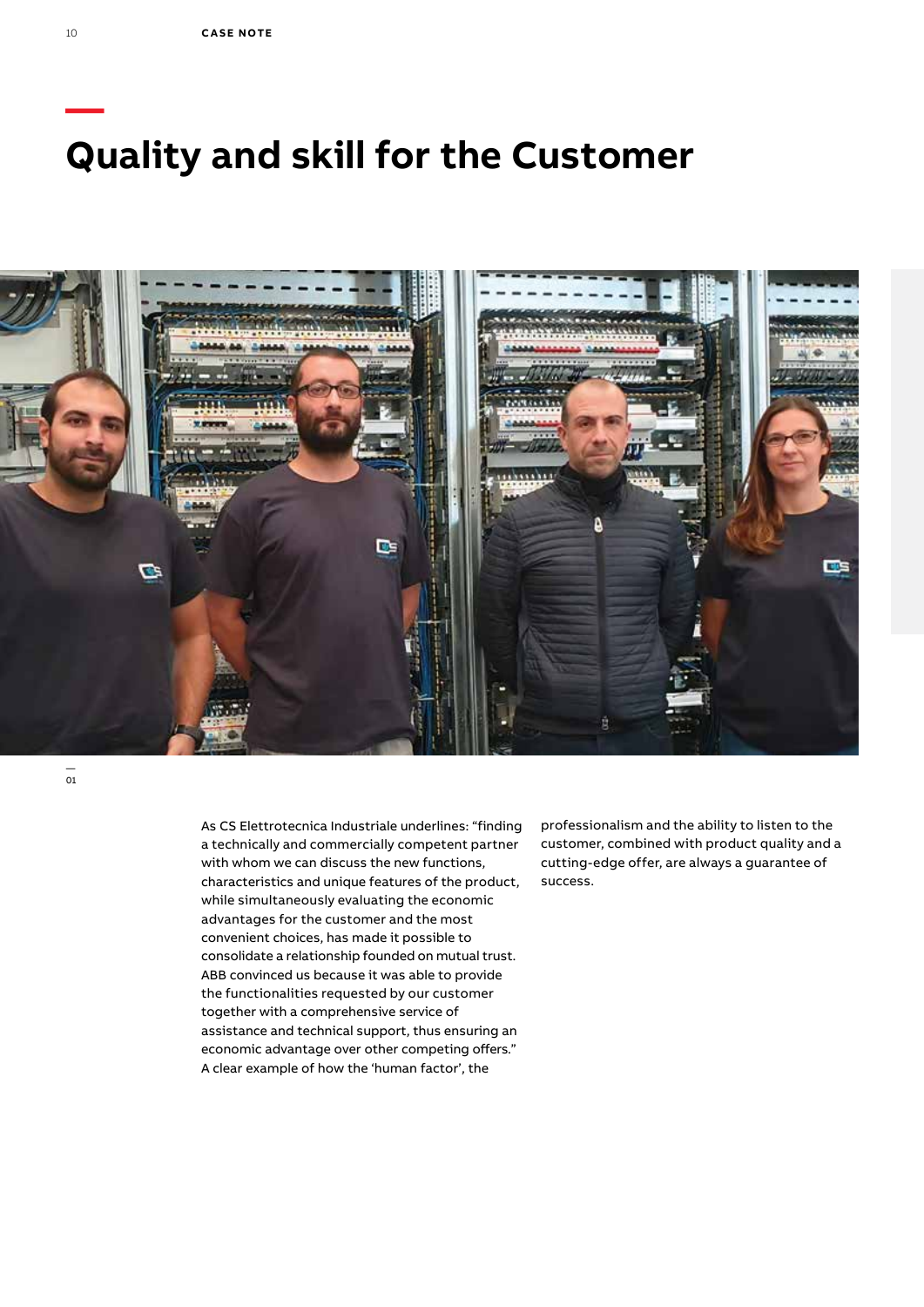### **General information**

**—** 

**Sector:** Water purification

**Company:** CS Elettrotecnica Industriale Srl CableSteel Srl Group (www.cablesteel.it)

# **Services:**

Design and construction of electrical systems and switchgear for the industrial, civil, commercial, alternative energy and water purification sectors.

### **Design and assembly:**

CS Elettrotecnica Industriale Srl Via Cristoforo Colombo, 9/11 - 25080 – Nuvolera (BS) Tel. 030 6897589 www.elettrotecnicaindustriale.com

— 01 CS Elettrotecnica Industriale and ABB, where quality meets reliability.

— 02 detail of the ABB intelligent switchgear interior.



### **ABB products involved in the installation:**

ABB Ability<sup>™</sup> Electrical Distribution Control System SACE Tmax XT molded-case circuit-breakers SACE Emax 2 air circuit-breakers CMS-700 Circuit Monitoring System M4M network analyzers System pro E power distribution boards

**ABB Agency:** Tecnoelle Srl

### **ABB Technical Promoter:** Mr. Danilo Ravasio